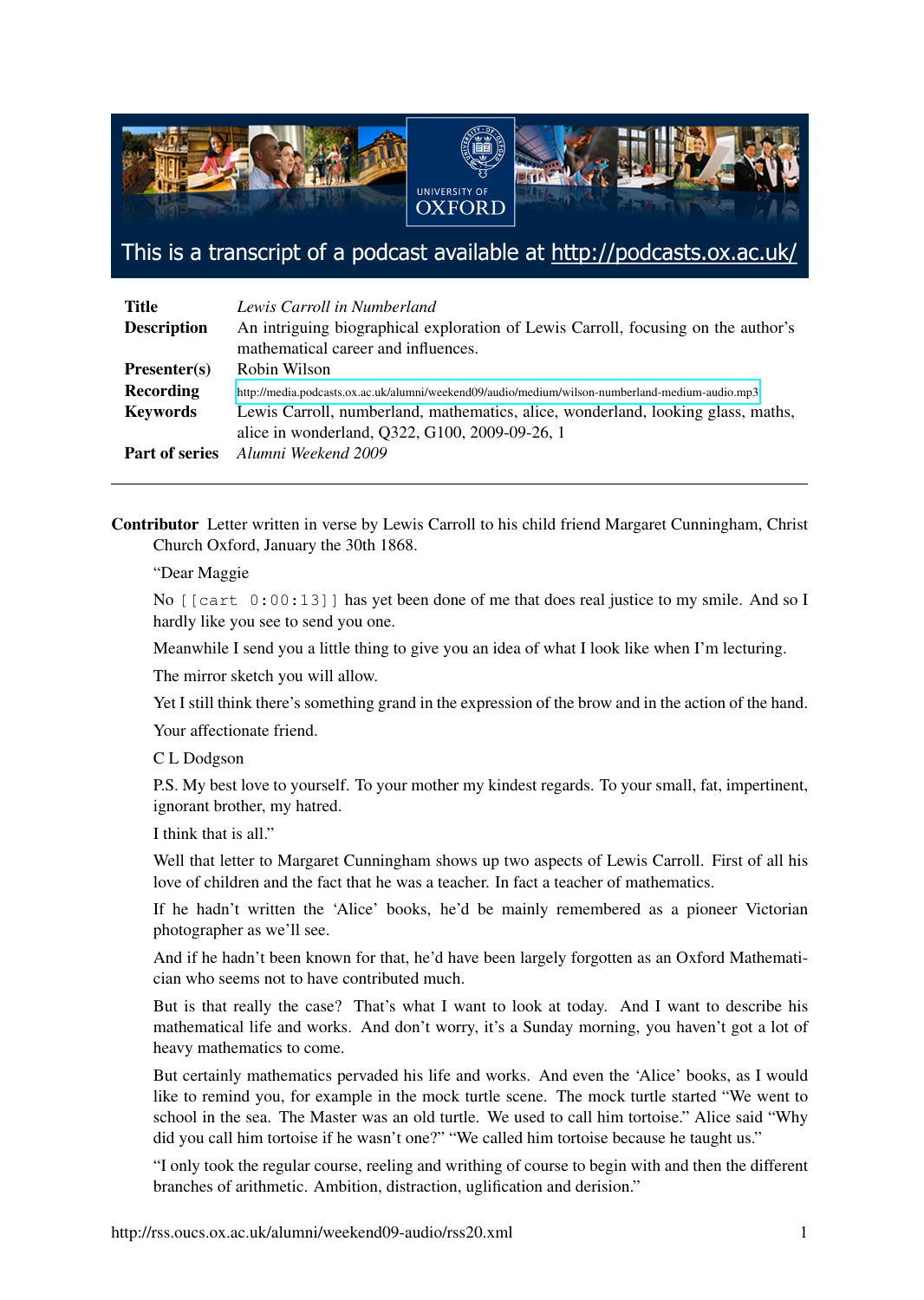"And how many hours a day did you do lessons?"

"Ten hours the first day, nine hours the next, and so on."

"What a curious plan" said Alice.

"That's the reason they're called lessons, because they lessen from day to day." (Laughter)

And in 'Through the Looking Glass' which was the sequel, the White Queen and the Red Queen set Alice a test to find out whether she should become a Queen. You may remember that 'Alice's Adventures in Wonderland' is based on cards. Whereas 'Through the Looking Glass' is based on a game of Chess. And the idea is that as the chapters progress Alice starts as a pawn and then moves up right to the other end of the board and becomes a Queen. But she can't become a Queen until she's been examined by the White Queen and the Red Queen.

And the White Queen said "Can you do addition? What's one and one and one and one and one and one and one and one?"

Poor Alice didn't know, she'd lost count. She can't do addition.

"Can you do subtraction? Take nine from eight." "Nine from eight I can't you know, but" "She can't do subtraction."

"Can you do division? Divide a loaf by a knife." What's the answer to that? Bread and butter of course was the answer.

But anyway the Queens decided, came to the conclusion that Alice could not do sums at all.

And another character that couldn't do sums was Humpty Dumpty. And in the original drawings of Humpty Dumpty, Humpty was represented as a young boy. We always think of Humpty Dumpty as an egg, don't we? But that actually arose through the tenure of drawings for Alice.

Humpty Dumpty preceded Lewis Carroll but was always presented, well not presented as an egg until after this book.

Anyway Alice is admiring his cravat. And Humpty said "It's a present from the White King and Queen. They gave it to me for an un-birthday present." So Alice says "What's an un-birthday present?" "A present given when it isn't your birthday of course." "I like birthday presents best." "You don't know what you're talking about. How many days are there in a year? 365 and how many birthdays have you, one. And if you take one from 365, what remains? 364 of course." Humpty Dumpty's a bit puzzled by this and says "I'd rather see that done on paper." 365 minus one is 364. And he says "That seems to be done right but I haven't time to look it over thoroughly right now." But you will actually see this sum appearing in 'Through the Looking Glass' if you look at it you will see it there.

I mean it's hardly higher mathematics this but it's interesting that Carroll does bring in these mathematical ideas all over the place in his 'Alice' books. And also in his other books that he wrote for children.

Many of you will probably know his long poem 'The Hunting of the Snark'. And in this, it's great fun to read. All the characters begin with a B. There's a bellman and in this particular scene the butcher is trying to convince the beaver that two plus one is equal to three. And in the verse you'll get these particular stanzas.

"Two added to one if that could be done, it's said with one's fingers and thumbs.

Recollecting with tears how in earlier years it had taken no pains with its sums.

Taking three is a subject to reason about. A convenience number to state. We add seven and ten and then multiply out by one thousand, diminished by eight.

The result we proceed to divide as you see by nine hundred and ninety and two Then subtract seventeen and the answer must be exactly and perfectly true."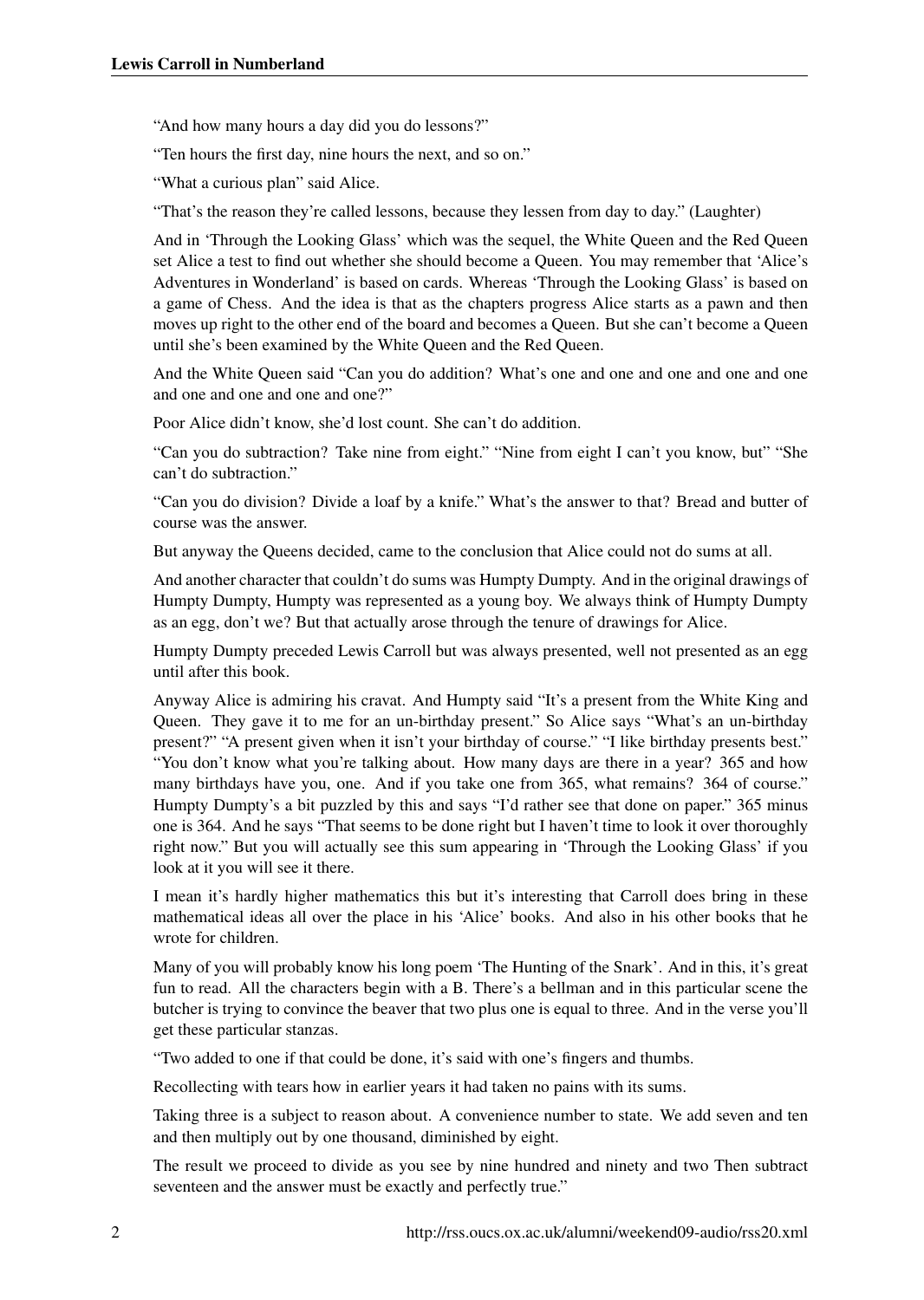That of course does not prove that two plus one is equal to three. Basically whatever number you start with, if you add seventeen and multiply by nine, nine, two and then divide by nine nine two and then subtract seventeen, you're going to get back to where you started from. But there we are.

More substantial was his last couple of books for students. Well for children.

They're called 'Sylvie and Bruno' and 'Sylvie and Bruno Concluded'. They're not recommended. They're not a good read in any sort of sense. But there are quite a lot of things in Sylvie and Bruno and the sequel, the concluded one. There's a discussion of gravity. And it has some quite sophisticated ideas in it. And I thought I'd show you a couple of the scenes.

Basically, imagine yourself in a shady nook and Lady Muriel is there, being very English and hemming pocket handkerchiefs while she has her tea. And her father the Earl is next to them. And up came a German Professor, Mein Herr. German Professors are very very highly regarded in Carroll's day. And German Professors feature more than once in his writings.

And the German Professor comes up and says "Oh hemming pocket handkerchiefs are you? Do you know that if you sew them up properly you can create Fortunatus's purse. Fortunatus's purse has all the wealth of the world inside it. And basically the idea is that if you've got three pocket handkerchiefs, if you sort of sew them up you get a sort of pocket. But if you give one of them a twist before you do it then you actually get a mathematical surface called a projective plain, which has no inside and no outside. And therefore it has all the wealth of the world inside it.

Some of you will have heard of a merbia strip. Have you heard of a merbia strip? What do you call a one sided whale Moby a stick. Yes we all knew that one. (Laughter)

And why did the chicken cross the merbia strip, to get the other erm, other erm.

The point about a merbia strip, if you've ever done this. Take a long strip of paper, of course if you glue the ends together you'll get a cylinder. But if you give a 180 degree twist before you join it up you get this thing called a one sided surface. It doesn't have two sides anymore, it only has one side. And you might like to try this also. If you draw a pencil mark all the way around the centre you will actually find that you cover both sides, except there aren't two sides.

And another thing you might like to try – and then cut it down the middle. Try to imagine beforehand what happens if you cut it all the way around the middle, what do you get? And then if you're really good at thinking of things like that, try it by cutting it a third of the way across and go all the way around, and try to predict what you get. It's all quite intriguing. If you haven't done that, do try it after the show.

But the point is you're joining these up and you're twisting this around so that the arrows meet. Now the idea of a projective plain is that you do the same thing. You make a merbia strip. You twist these, join them up and then you join this one to this one. But instead of joining them straightaway you give this one a twist. Don't try that at home. It can't be done in three dimensions, so you won't be able to do it in practice, but there's no reason why mathematicians shouldn't look at it.

And it made a nice teaching point in Sylvie and Bruno Concluded.

So Charles Dodgson was interested in mathematics generally and he thought that was a rather nice illustration of an important and interesting mathematical concept.

Here's another thing from the same scene. Mein Herr, say "there's another thing we've learnt from your nation, map making. But we've carried it much further than you. What you consider the largest map that would be really useful? Fly about six inches to the mile. Only six inches. Mein Herr said "We very soon got to six yards to the mile. Then we tried a map with a hundred yards to the mile. And then came the grandest idea of all. We actually made a map of the country on the scale of a mile to the mile. (Laughter)

It has never been spread out yet. The farmers objected they said it would cover the whole country and shut out the sunlight. So we now use the country itself as its own map and I assure you it does nearly as well. (Laughter)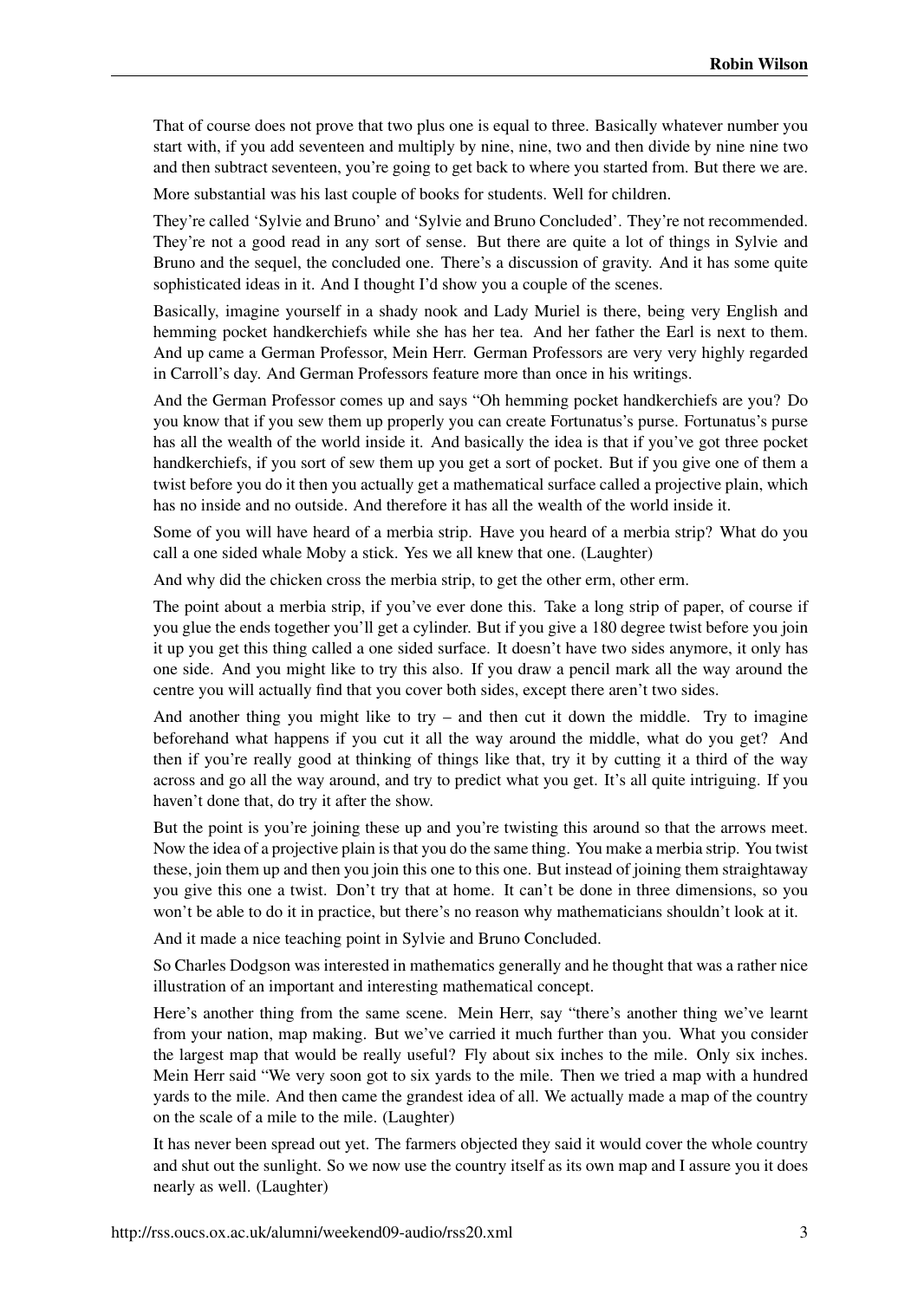So there are all sorts of quirkiness and whimsiness in the Alice things but there's some interesting sort of mathematical ideas in there as well.

But who was this Lewis Carroll person we are talking about? Who was Charles Dodgson as was his real name. Well he was born in 1832 into a good English Church family in Daresbury in Cheshire. His Father, the Reverend Charles Dodgson was incumbent until 1843 when they all moved to Croft Rectory in Yorkshire.

Now Charles Dodgson senior had been at Christ Church here in Oxford and he had got a double first. In those days everyone – it's often said that it's Oxford for the arts and Cambridge for the sciences, which has really never been true. But the reason that arose is because if you did a Degree in Oxford, everyone had to pass a degree in the Classics, Latin and Greek, before they could go through honours in any of the other subjects. The other subjects being things like Mathematical sciences, the natural sciences and law.

Whereas in Cambridge you could not get a degree until you had done a degree in Mathematics. Everyone had to pass an exam in Mathematics first before they could go on to study the other subjects.

And that lasted for about fifty years and I think it's why it gave rise to that myth. But certainly Charles Dodgson – he took on as he did the four year course at Christchurch he got a first in the Classics and then he got a first in Mathematics. And he stayed on as a student – a student at Christ Church is what everyone else calls a fellow. And he stayed on and he was able to stay on for life as long as he trained for the priesthood and he remained unmarried.

But in fact he decided he wanted to marry and so he did marry and he had eleven children. Which was quite normal in those days.

So most of the children were born in Daresbury in Cheshire. The last one arrived while they were at Croft Rectory. And so the young Charles Dodgson, Lewis Carroll and his seven sisters and three brothers. He was number three out of the eleven and he was the oldest boy. And they had a very happy childhood there. He as the oldest boy sort of took on himself the mantel of entertaining all his younger brothers and sisters. He used to sort of dress up in a cape and do magic tricks for them. And he used to make model railways and sort of thing. Remember railways were just coming in then.

Later on he took up photography and here is a couple of his pictures. Here at Croft Rectory you can see – this is later on when the girls had grown up a bit. So this was a photograph that he took there. And here's one of his – I think this is a wonderful photograph this of his two maternal aunts playing chess.

Anyway he was very very happy at Croft and it was obviously where he developed his love of children, through providing entertainments for his young brothers and sisters. In fact one very snowy winter he created in the garden of Croft Rectory a very complicated maze, more complicated for example than the one at Hampton Court. And then later on for his younger brothers and sisters he compiled this maze here. Which is very interesting historically because, as you can see, there are paths that go over and under other ones. And I'm told by one of my maze expert friends, one of my amazing friends, that this is the earliest example known of a three dimensional maze. So that was another of his innovations.

Because his father, as I say his father got married and so had to leave Christ Church and took over this church in Daresbury, where the young Charles was baptized and grew up. And the father's stipend was very small so they were all – all the children were educated at home, until they moved to Croft, when the money was freeing a lot more and the boys were sent to private school. And the young Charles was sent first of all to Richmond School, that's Richmond in Yorkshire.

Croft incidentally is on the border between Yorkshire and Durham. And it's about ten miles from Richmond. And so the young Charles went there, before going to Rugby.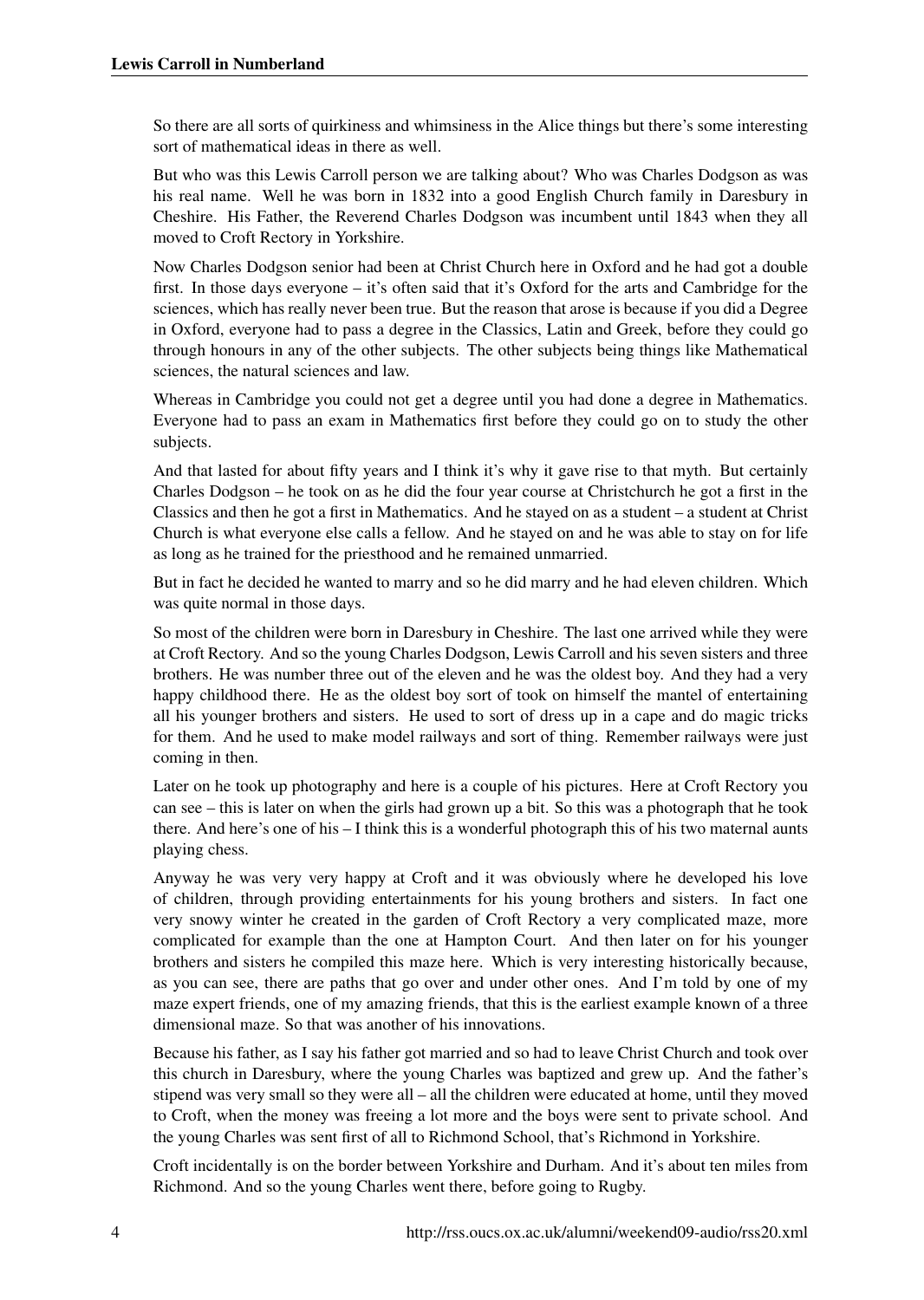And he learnt the Classics and Mathematics from his father. The story goes that the young Charles had learnt about logarithms and said to his father "Please explain logarithms to me." And the father said "Oh you're far too young to understand that." And he said "Oh but please explain it." Just to show how interested he was in mathematics, this was one of the earliest, if not the earliest bit of writing of the young Charles.

I think it's remarkable for two things. First of all the handwriting's very good. He was 12 at the time that he wrote this. I don't know how many 12 year olds these days have got handwriting as good as that. And he set himself a problem to trisect a right angle, that is divide it into three equal parts.

Now it's been known since the ancient Greeks, well the ancient Greeks had the problem of trisecting the angle; it was like squaring the circle and doubling the cube. The three classical problems of ancient Greece. You had to do it using just a straight edge and a pair of compasses. And those problems, it took 2,000 years actually to prove that they're impossible.

But for some particular angles like right angles, you can actually construct – you can divide it into three, you can construct 30 degrees. And this is the first of two pages where he actually describes this construction. And again I don't know how many 12 year olds these days would be able to do that.

Anyway he went to Richmond and then he went up to Rugby. Rugby he didn't enjoy. He didn't like all the rough and tumble. He didn't particularly enjoy the sports. In fact I don't think he enjoyed the sports at all. Of course as a young boy going in at 14, the older boys terrorized the younger ones. For example the dormitories in the middle of winter, the older boys came and took away all the blankets and sheets and left the younger boys shivering while they kept themselves warm. And he certainly hated all that.

But he really did enjoy the academic work. He won prizes in lots and lots of different subjects, not just the Classics and Mathematics.

And when I was in New York a couple of years ago, I managed to see the actual Maths book that he studied from. And it was his own copy because it has his plate at the front. And so, here are some of the problems that you will find in the arithmetic's text. The arithmetic text that he used, I think at Richmond and certainly at Rugby, because the copy he's got is marked 1845, when he was 13. So he must have used it at Richmond too.

It was Francis Walkingame's arithmetic text. That had been around for about a century and it had gone into oodles and oodles of editions. And so here are some of the problems that were in this book and as I say he was just 14. I don't know how many 14 year olds these days could work out the cube root of this number here? 673373097125.

Here's another one on arithmetic. London to York is 50 leagues. Do you know what a league is? A league is 3 miles okay. So how many miles, yards, feet, inches and barleycorns? A barleycorn, in case you don't know is a third of an inch. And so the idea is to do all these calculations.

It's quite entertaining looking at this book. Both for the sort of problems that were set to a teenager at that time. And also some were delightfully politically incorrect. Let me show a few of the more entertaining ones.

I don't know how many arithmetic books these days would say "What sum did that gentleman receive in dairy with his wife, whose fortune was her wedding suit. Her petticoat having two rows of furbelows, whatever they are, each furbelow is 86 quills and each quill cost 21 guineas." 3836 quite expensive.

Here's another one you wouldn't see in a modern arithmetic book. A gentleman going to garden meets with some ladies and says to them "Good morning to you ten fair maids." "Sir you mistake us", says one of them "We are not 10 but if we were twice as many more as we are we should be as many above 10 as we are now under." How many were they?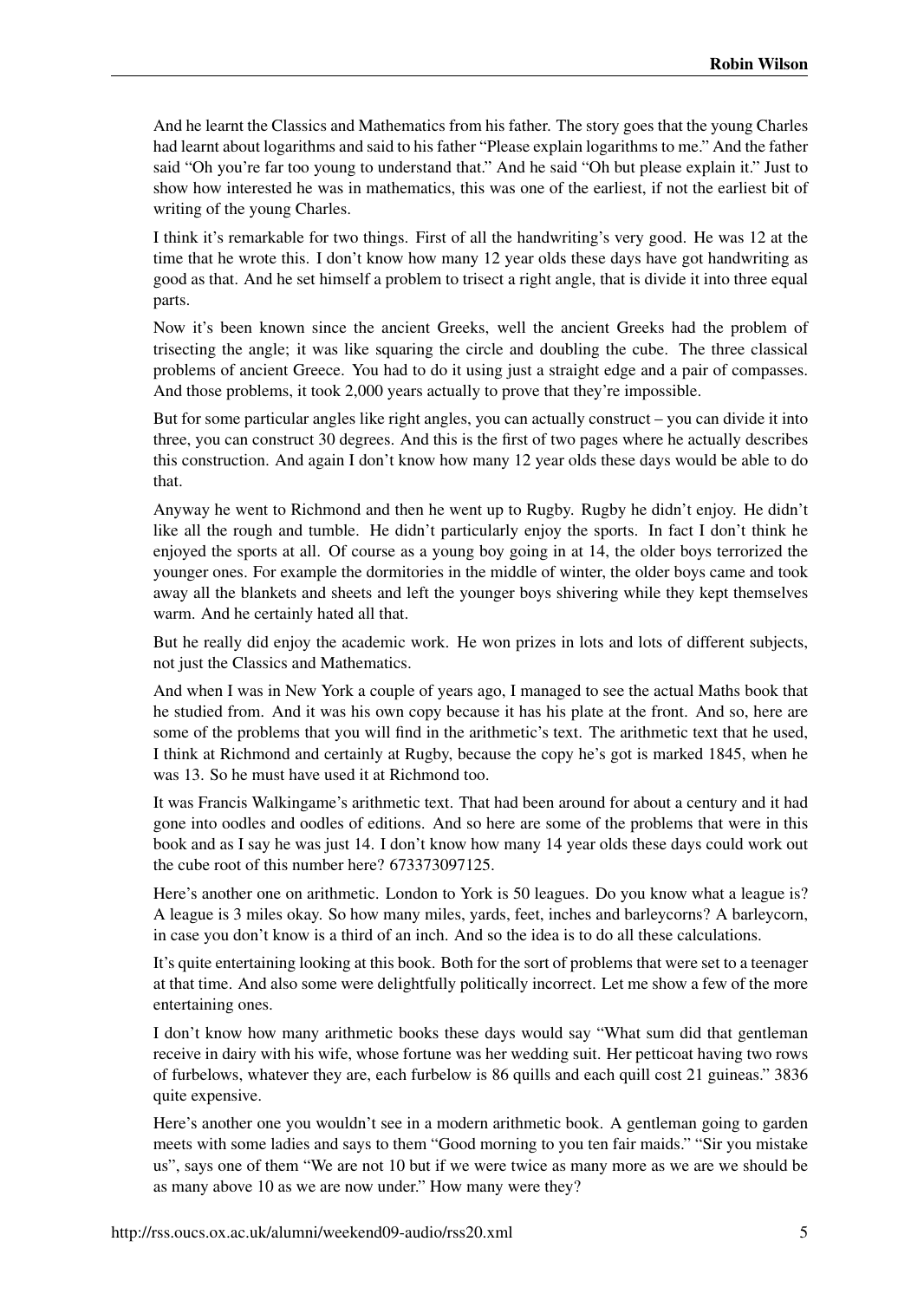And I'm sure a 14 year old would really want to know that 110 and a quarter per cent, what is the purchase of 2054 pounds 16 shillings itself  $[3, 2, 0:21:00]$ ].

But my favourite one, which I challenge you to find in a modern arithmetic book is "The Spectator's Club of Fat People, though it consists of 15 members is said to have weighed no less than 3 tons. How much was that per man?" The answer was 400 weight. So there we are.

Anyway, at Rugby he won all the prizes and he then the natural thing was to go up to Oxford and to his father's college of Christ Church. Here's a picture of Christ Church in 1850, which was the year that he went up for matriculation. And matriculation was exams in theology, in knowledge of the Bible, in Latin and Greek and in Elementary Mathematics, meaning arithmetic and a bit of Euclid and I'll talk more about Euclid later.

So this was Christ Church at the time. Christ Church was a bit full so he wasn't actually able to go up until January 1851. And in fact he had to return home after two days because his mother died unexpectedly at the age of 47. And so it was really a very bad start to his career.

But he had to do three exams. The first was Responsions. Again, papers, this was a sort of hurdle which allowed you then to go on to do Moderations, which is the first major exam, and then finals later on.

And you could either be a sort of pass man or a class man. A pass man was someone that did a three year degree and that was mainly for the hunting, shooting and fishing types that came up to Christ Church. Who were there basically because it's the next step up. They didn't intend to do any work.

And then the Honours was a four year course, which led to where you had to do Classics first and then you went into these other subjects if you wanted, and of course he chose mathematics.

But Responsions he had that. And normally one took that after about seven terms. He took it very very quickly, within six months, because of course he was very very well prepared with all his school work and his work at home.

And in fact he wrote to one of his sisters "Letter written in olde englishe from Christ Church student 1871. My beloved and thrice respected sister. Onee moonee his day nextee we goee in for responsions I'me uppee to my eyes in workee." This is to his sister Louisa, "Thine truly Charles."

And I won't go into what this is all about, you will have to buy the book to find out.

The teaching was done in colleges mainly. They didn't have the intercollegiate lecturers that most people had. That's not quite true. There were a couple of professors. The civilian professor of geometry, which is a professorship founded in 1619 by Savile of Merton. He founded professorships in geometry and astronomy and they still exist today. And the current holder in 1850 was The Reverend Baden Powell. And if that name rings a bell, it was his sixth son who founded the Boy Scout movement. And Baden Powell was more a sort of mathematical physicist. In fact he was really a physicist. And then there was the Sedilian professorship of applied mathematics and I'll tell you about that in a minute.

But anyway these professors, they gave lectures to people studying in the whole university. But most of the teaching was done in college. Here is the Christ Church lecturer, Fawcett his name was. And he got the lectureship in 1845 and held it until 1855, when he went off to the Crimean War and Dodgson took over from him as mathematics lecturer at Christ Church.

What were the exams like? Well some were written exams. Written exams, certainly in mathematics came in the 1820s. And everything got more formalised then. And a new natural science curriculum, the whole science teaching was sorted out around 1850. That's when responsions came in or were revised. But there was also an element of a viva, an oral examination. And I came across this wonderful cartoon or drawing of an Oxford viva examination, which looks absolutely terrifying.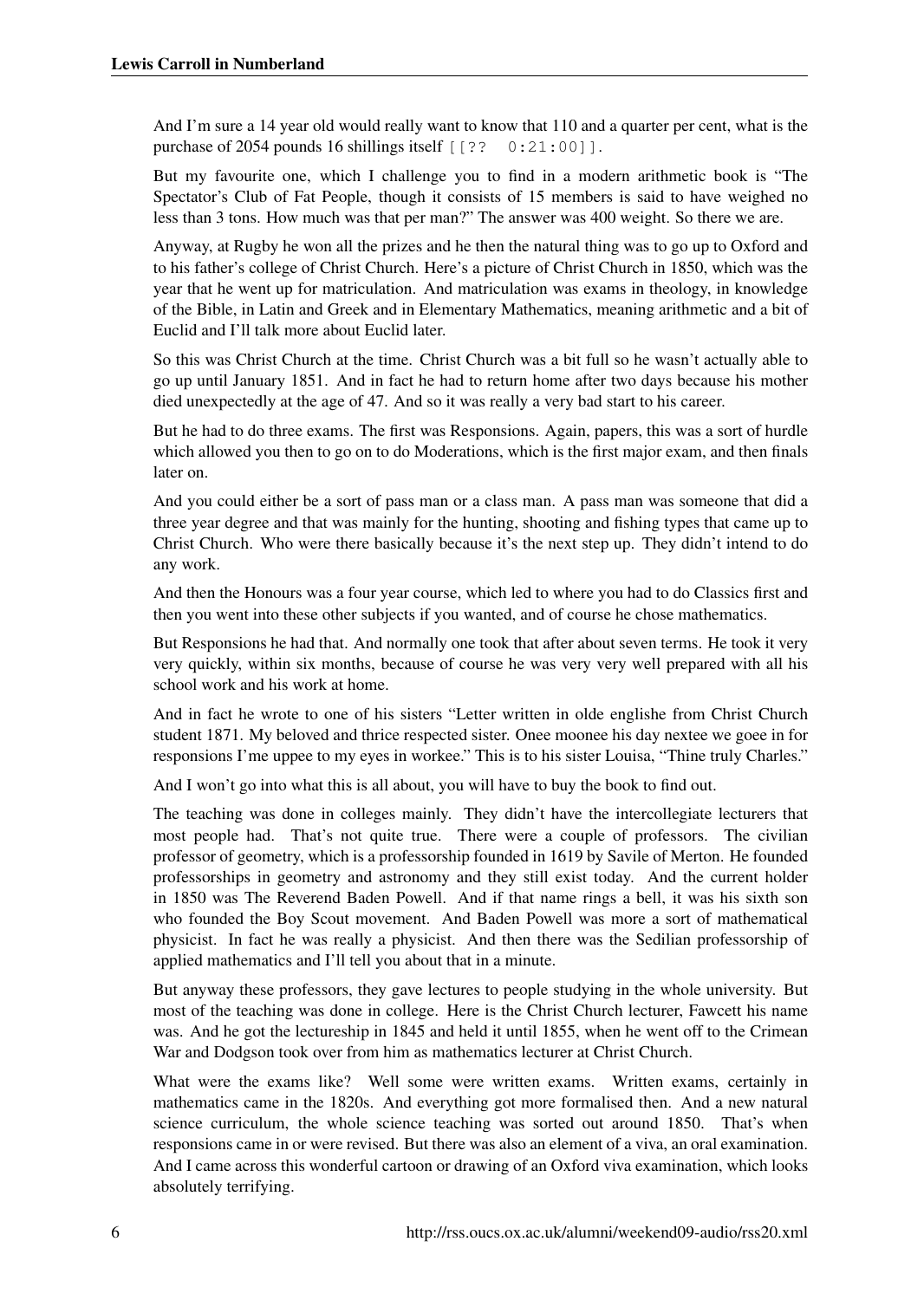Anyway after he had taken his responsions in the next year 1852, he took his second Oxford examination in Moderations and he got a second in Classics and a first in Mathematics. And he said "Whether I shall add to any honours and collections I can't at present say, but I think it's very unlikely as I have only today to get up works in the acts of the Apostles, two Greek plays and the satires of Horace." That's his revision for one day. "And I feel myself almost unable to read at all. I'm beginning to suffer from the reaction of reading for Moderations."

"I'm getting quite tired of being congratulated on various subjects. There seems to be no end of it. If I had shot the Dean I could have had hardly more said about it." (Laughter)

Anyway he was made a student, as his father, which meant that he was meant to train for the priesthood and remain unmarried. And that was for life. So from that time onwards he was able to live in Christ Church for life. He had to support himself by doing private teaching, but that's later.

Anyway he didn't do so well in his Classics finals, he got a third in that, which can't have pleased his father very much. He was determined to do much better in his mathematics. And so in the summer of 1854 he went on a reading party with a civilian professor, the newly appointed Sedilian professor of natural philosophy. That means applied mathematics, who was Bartholomew Price. Who was across the road at Pembroke college and in fact later became Master of Pembroke College. He was also a very important figure in the Oxford University Press. Probably Chairman of the delegates or something.

He was known as Bat Price, you know an abbreviation of his name. But it's also said that his lectures were way above the audience. So that's another reason for it.

And he is immortalised. How many people know of The Mad Hatter? Okay, you're all wrong. There is no character in Wonderland called 'The Mad Hatter'. There is a hatter and there's a mad tea party but I challenge you to find a Mad Hatter.

Anyway the hatter in the tea party, at one stage there's a skit on twinkle twinkle little star, which went "Twinkle twinkle little bat, how I wonder what you're at. Up above the world you fly, like a tea tray in the sky." And that bat is meant to refer to his mentor, Bat Price.

Anyway finals were twice a year then and in 1854 he took finals. This isn't actually the papers he took. The Bodleian had all the papers up to then and all the ones from then onwards, they didn't have the one that I wanted. But this was a paper actually set in the summer of 1854.

There were ten papers. I'm not sure if he had to do all of them. But they started from Geometry and Algebra and I'm not going to go through all this. And then there's the calculus. And there were sort of various applied math topics, astronomy, optics and various other things of this kind. And I don't know whether he had to do all the papers, whether there was a choice. But anyway there was certainly ten papers in all, and he did very very well, in that he came top of the list.

And in fact here is the class list of 1854. You can't see it very well but basically this is the mathematics bit and there were five of them who got firsts. Four got seconds, no one got thirds. Four got fourths. And then 35 got fifths.

Now basically they're the pass degree people and because they were all wealthy and had wealthy parents and were going to give money to the university, they didn't want to upset them, so they actually gave them a class on the list of fifth.

Anyway, Dodgson came top of the list. He was the top of his five and he said "I must also add," As he wrote to his sister. "I ought to get the senior scholarship next term" Which he didn't. "And one thing more I will add, I find I am the next first class maths student to Fawcett in that I stand next to the lectureship." And in fact, so Fawcett went off to the Crimean War and Dodgson himself was indeed appointed.

So we're now in 1855 and the start of his career. This is Christ Church and here's the famous hall, made famous of course through Harry Potter. But Dodgson, ten years before he died he wrote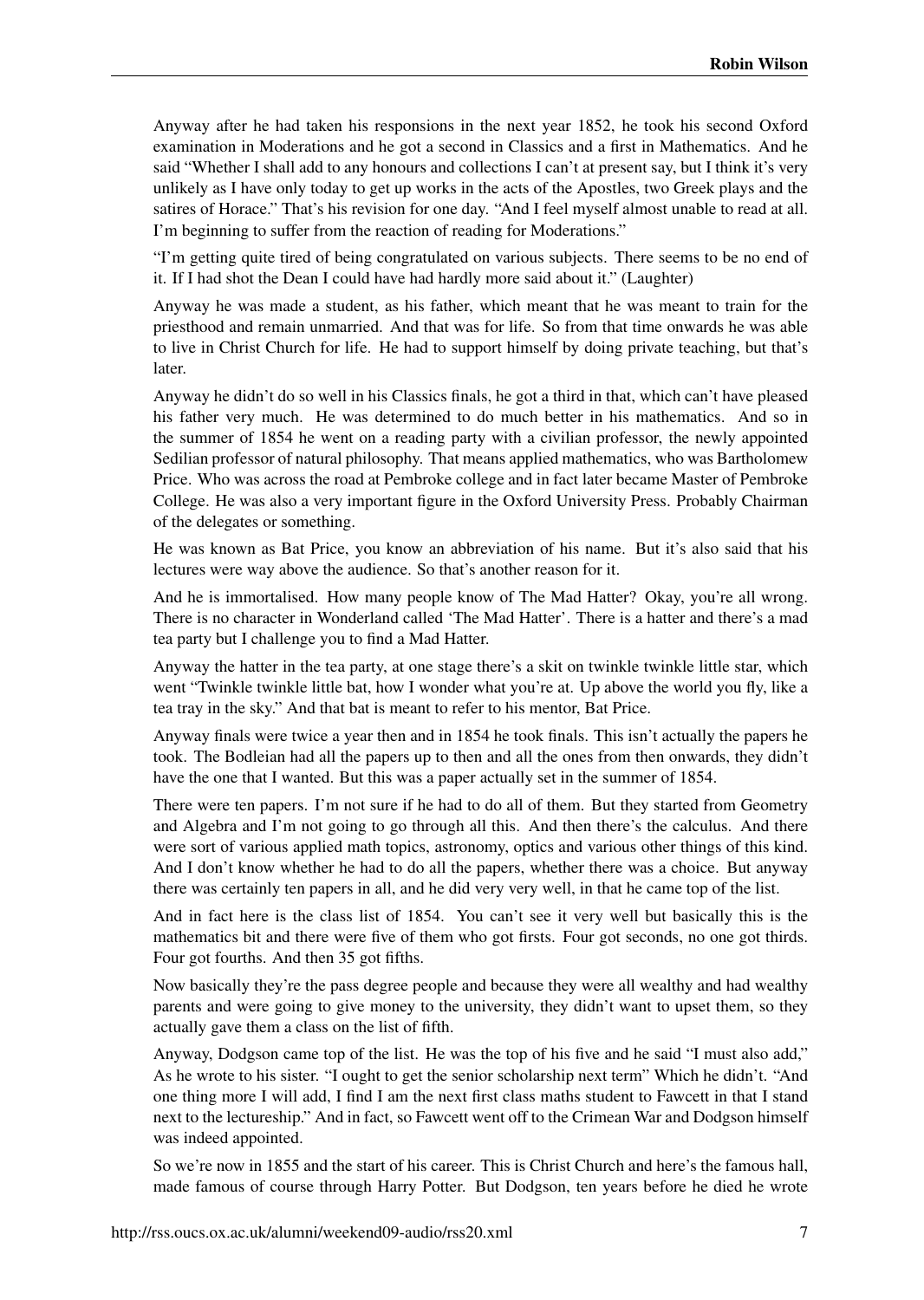to one of his young child friends, and said "I've actually dined here 8,000 times." And so this is obviously a hall that was very dear to him. In fact I gave a version of this lecture in Christ Church Hall earlier this Summer, having the portrait of Dodgson looking straight at me while I was doing it.

There was a new Dean appointed in 1855, the old Dean Gainsford died and the new Dean came in. His name was Henry Liddle. And Henry Liddle, well he was known as a Greek Scholar. In fact, anyone here studying Classics? Liddle and Scott. Yes, well Liddle and Scott was the famous Greek dictionary which is still used by under-graduates today, even 150 years on. And a very very famous and important dictionary.

Liddle had come from being a headmaster at Westminster School. He came to be Dean of Christ Church. And one of the first things that he had to do was appointed the Mathematics lecturer and that was Dodgson. Now Dodgson of course all this time was supporting himself by private teaching. But getting the lectureship was what he really wanted.

And he started that officially at the beginning of 1856. Two other things happened in 1856. One was that he was writing comic verse and entertaining little bits of writing for various magazines and so on. There's one called 'The Train' a first class journal. And he started writing all of these things. And he decided for his non mathematical writings he would choose a pseudonym. He thought of Dares to start with, DARES, short for Daresbury. And there were various other ones. But eventually they came up with Lewis Carroll. And Lewis Carroll, of the course the Carroll comes from Carolus, which is the Latin for Charles and the Lewis is a corruption of Lutwidge, which was his middle name and his mother's maiden name. So that's where the Lewis Carroll comes from. And so from then on he used that whenever he was writing for children or whenever he was writing more popular things.

The other thing that he took up was photography. And in fact he was one of the most important photographers of Victorian times. He was certainly the most important photographer of children. And there are about 3,000 photographs that have survived. Now this is my favourite. There was an undergraduate at the same time. He got the photography bug.

Photography had come in 20 years earlier but it really hit the big time in the 1850s. Lots of amateur photographers. And it was very complicated. They used the old Collodion process where you had to go into a dark room, mix your chemicals, take your plate, put the chemicals over this plate. And then put them in the camera and then if I were photographing you you would have to stay still for quite a long time, while I photographed. And then I would have to sort of pull out the plate and then develop it and so on. It was a really complicated procedure and failures were frequent. But we have 3,000. There are about 3,000 that have survived, of which 1,500 are of children.

But it's very important his photography because he photographed a lot of the Oxford figures of his day. We wouldn't know what they looked like if it hadn't been for Dodgson taking it. And also important people of the day. When the British Association met in Oxford he had a photograph of Faraday. And the photograph of Bat Price I showed you was his. He also photographed many artists. Holman Hunt, Millay and the whole Rossetti family. And he used photography as a way of getting to meet the great and the good.

It's often said that he was very shy and didn't like meeting people. That's obviously not the case. He enjoyed, he wrote to Tennyson in the Isle of Wight and said "Would you like me to come and photograph your family?" And so he used to go down and photograph the whole family and the children in particular. And a lot of these children's photographs are really wonderful works of art. Because he was probably the first person, or certainly one of the first people to regard photography as an art.

Instead of just taking a mug shot he actually, he used to pose his subjects and also sometimes dress them up and have props. And here you can see this undergraduate Reginald Southey, he's the one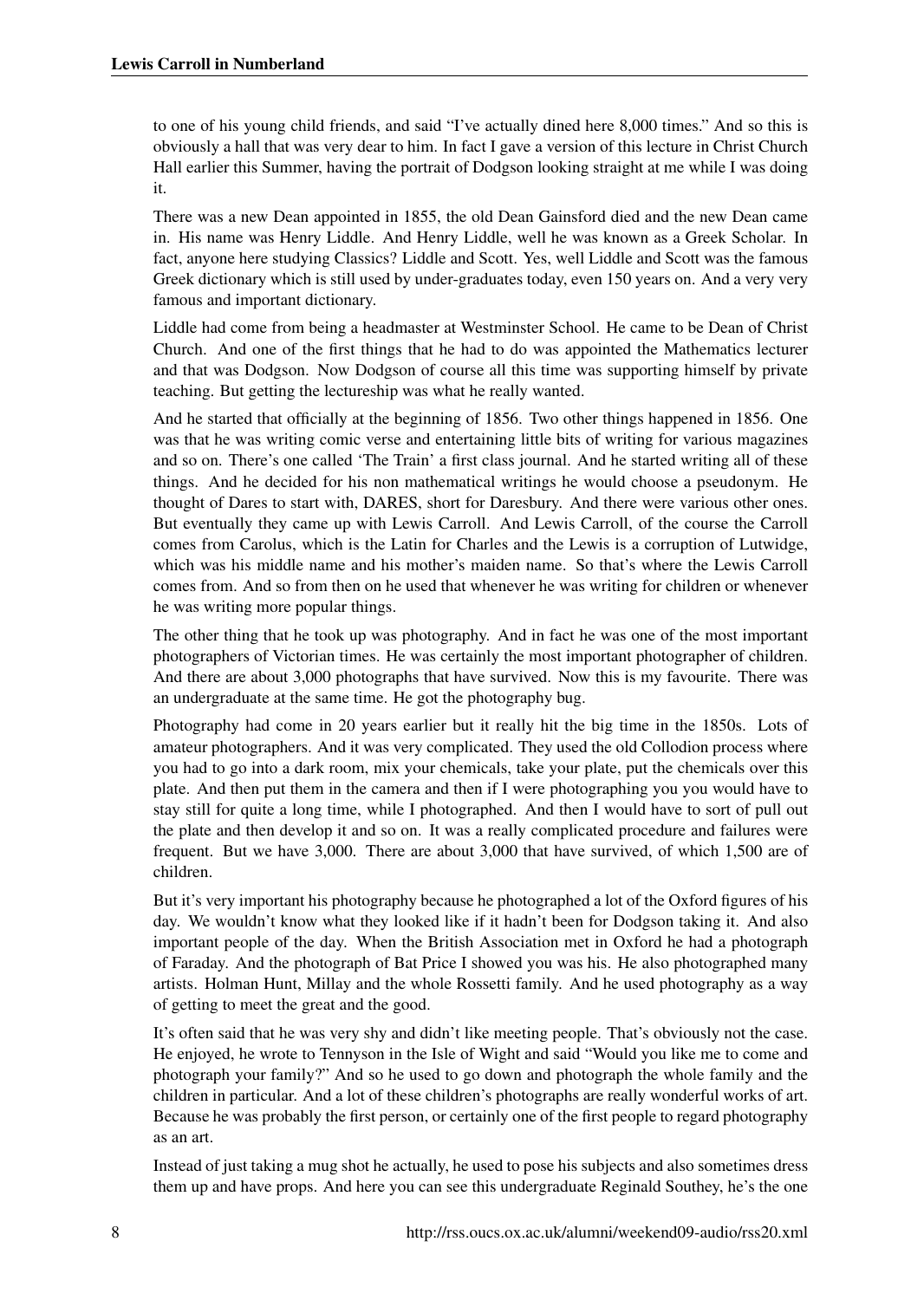of the left, and he was also very keen on photography. They used to go on photography expeditions together and this was three years before Darwin. And this is quite a remarkable picture I think. The way it's posed, it's a very interesting one.

Of course the new Dean had four children, three daughters Edith, Lorina, and Alice. And here they are. We always think of Alice don't we as a sort of fair haired girl in a blue dress. But in fact Alice had short dark hair and not as Tenniel had portrayed here. And so there were several pictures of the Liddle children.

He also took lots of photographs of boys as well as girls. Now here's one of them playing around with some cherries. And his most famous photograph is Alice dressed as a beggar girl, which Tennyson described as the most beautiful photograph he'd ever seen.

So there are lots and lots of interesting photographs. There are books of his photographs well worth looking at. And in fact in 1859 I think it was – or was it 7. In 1857 he wrote a comic poem called 'Hiawatha's Photographing'.

The famous Longfellow poem of Hiawatha had come out in 1855 with its rhythm dada dada dada dada, dada dada dada dada dada. And so as a skit on Hiawatha, Lewis Carroll wrote a whole poem about how Hiawatha with his camera was trying to photograph a rather dysfunctional family. And every photograph went wrong for a different reason. It's quite an entertaining poem. It's starts off.

"From his shoulder Hiawatha took the camera of rosewood. Made of sliding, folding rosewood, neatly put it altogether in it's case it lay compactly. Folded into nearly nothing but he opened out the hinges, pushed and pulled the joints and hinges, til it looked all squares and oblongs, like a complicated figure in the second book of Euclid."

Right, so now we've got to Euclid that brings us on to his mathematics. But don't worry.

Most of his early writings on mathematics were for undergraduates. And in particular in geometry he was fascinated by traditional Euclidian geometry. But before I talk about Euclid, here's something he wrote about Pythagoras's theorem. And you're all familiar with Pythagoras's theorem I hope. It's about right angled triangles. And we normally think of it as an algebraic thing. If you've got a right angled triangle then a squared plus b squared equals c squared. So in the three, four, five, you've got three squared plus four squared equals five squared. In its original Greek version they didn't have algebraic formulae then, it was about the area, if you have a square on here, and a square on here, and a square on the hypotenuse, the area of the square on the hypotenuse is equal to the sum of the areas on the other two sides. And that's how it was originally. It's geometrical result it's not an algebraic one.

But Dodgson loved Pythagoras's theorem. And he later wrote "It's as dazzlingly beautiful now as it was in the day when Pythagoras firstly discovered it. And celebrated the event, it is said, by sacrificing a hecatave of oxen. That's a whole oxen. I've read different things. Some people say its 100 Oxen and some people say it's a whole oxen.

Anyway a method of doing [[olative 0:39:42]] science has always seemed to me slightly exaggerated and uncalled for. (Laughter)

Well imagine oneself, even in these degerate days, making the epoch of some scientific discovery by having a convivial friend or two to join you in a beefsteak and a bottle of wine. But a hecatave of oxen it would produce quite an inconvenient supply of beef.

So even when he was writing about serious geometry he could be quite whimsical.

But he wrote a lot about the elements. Euclid's elements. Now Euclid's elements were written about 300BC or possibly later. It's the most printed book after the Bible. It was used for teaching in universities and elsewhere for 2,000 years. It consists of 13 books. Some are on geometry, others are on arithmetic. Some of you will know that Euclid proved they're infinitely many primes. And that's in book nine. And there are various other things to do with prime numbers and so on.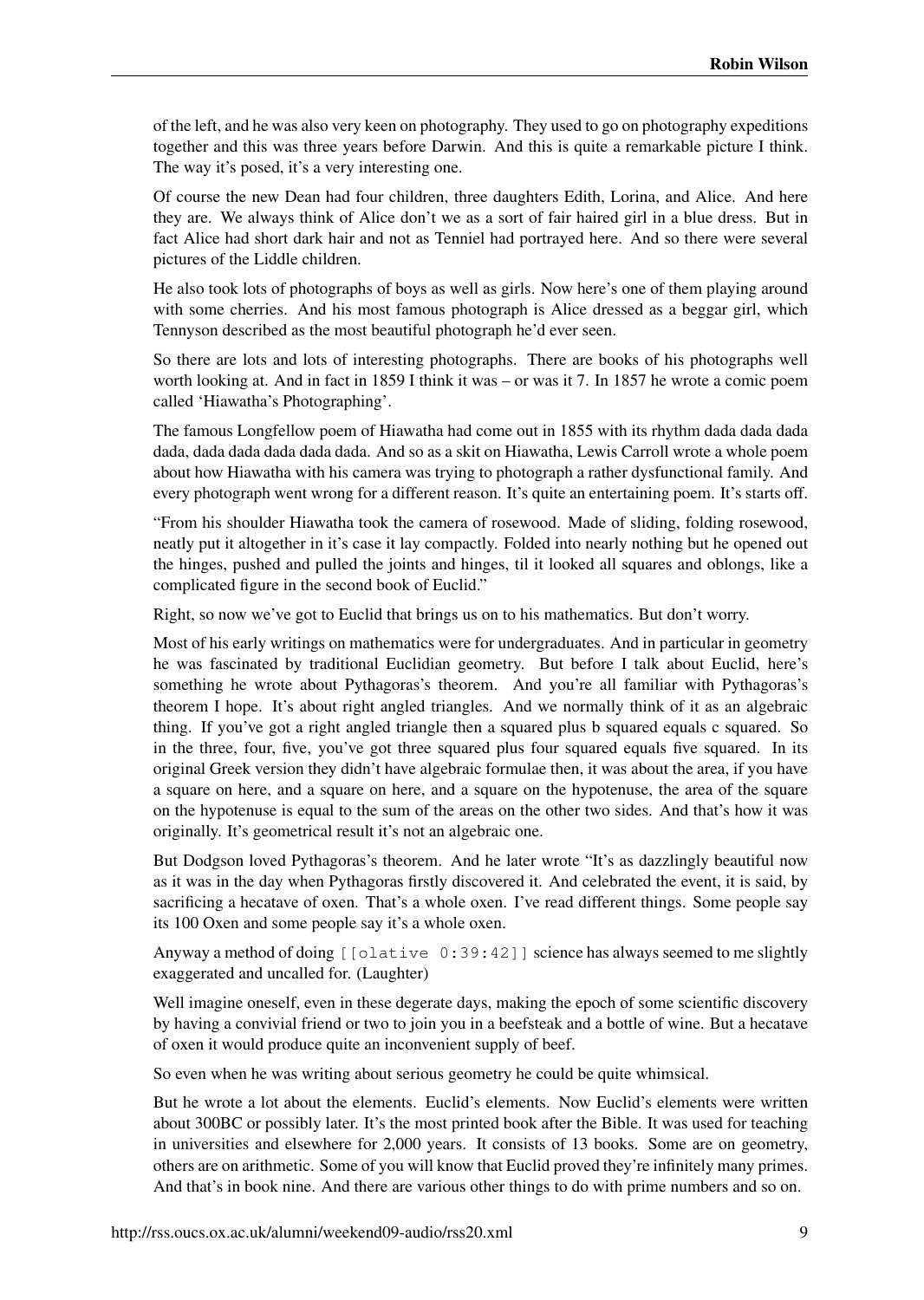The point is it's axiomatical and hierarchical. What that means is it starts off with a few basic axioms and then from them proves some simple results. And then some more complicated results. And then more and more complicated ones. A huge hierarchy or results with everything depending on what was done before in a completely rigorous and logical way. That was the way. And here for example is book one, which starts off with some axioms and some simple results and ends up with 47 and 48. Book one proposition 47 is Pythagoras's theorem. And you can see how it depends on everything beforehand.

Now because it encouraged logical thinking it was wonderful training the mind. And so it was widely used in Victorian times. Everyone had to do some Euclid. You needed Euclid for the Civil Service. You needed it for the army. The best training for the mind was Latin and Greek which of course everyone had to do at university. And then the next thing, if you did any science at all. It was Euclid's elements. So it was very widely used.

There were dozens of Euclid texts produced in Victorian times. One by a guy called Isaac Todhunter sold half a million copies. You know it was really huge sales. And Dodgson being very conservative and old fashioned strongly supported Dodgson. But not everybody did. Everybody said "Well why should geometry be restricted to five axioms? Why shouldn't you be allowed to measure things?" And there's a big reaction in the 1860s and 70s those people wanted more practical geometry. The geometry of surveying for example. The geometry of, as I say, real practical work rather than having to think things logically from just a few axioms.

And if you're interested in Cambridge on Thursday afternoon I'm giving a talk about what happened in the 1860s and 70s with the rivalry between Euclid and his modern rivals. Following Casablanca I thought of calling my talk 'Here's looking at Euclid'. (Laughter)

Anyway he did a lot of writing for undergraduates. He did a syllabus of plain algebraic geometry as he called it, by Charles Dodgson. So this was to help students learn Euclid. And to present it more easily for them.

And he wrote guides for students on trigonometry and algebra as well. But Whimsy was certainly around still. He wrote in 1865 'A Dynamics of a particle' and this is deliberate. Because this was actually not a geometry text or a mechanics text, it was a skit on – it was an entertaining pamphlet.

He wrote 250 pamphlets on various things. This was a pamphlet about the party elections. The parliamentary elections that were taking place in 1865 in Oxford. Because in those days you had multi MP constituencies. Multi member constituencies. Oxford had two MP's at the time. Some had one, as we do now, some had as many as five. And Dodgson was very much in favour of proportional representation and of multi member constituencies.

But he wasn't in favour of the current emcumbrant, who was Gladstone, who was very conservative and in fact when I gave this lecture in Christ Church Hall and I was saying all these anti Gladstone things, there was a picture of Gladstone looking right down on me. Looking very disapproving.

No Gladstone was far too liberal for him and he wanted Gathorne Hardy who was much more conservative. Anyway in this he starts off with various so called definitions. I will just show you some of these. Euclid's element starts off "Let it be granted that a line may be drawn from any point to another point." One of his axioms, one of his postulants was if you've got two points you can join them by a line.

So Dodgson's version was "Let it be granted a speaker may digress from any one point to any other point." A finite line may be produced to an extent. If you've got a line you can extend it as far as you like in the same direction. That's what Euclid says. "Any finite argument, that's one finished and disposed of, may be produced to any extent in subsequent debates."

"A circle may be drawn about any point and any distance from that point. A controversy may be raised about any questions at any distance from that question." (Laughter)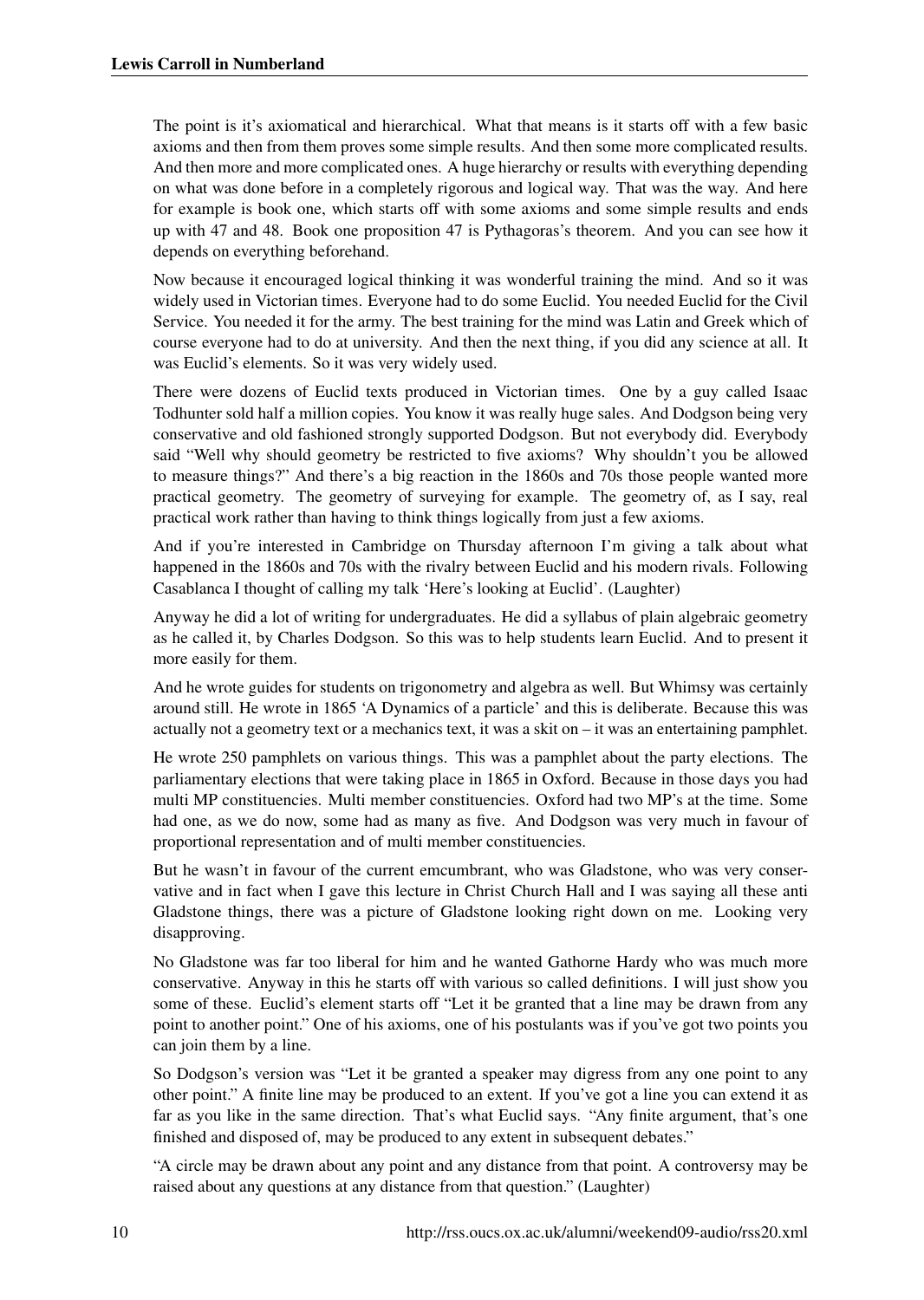And then he gets on with his definitions. Here's Euclid. He defines an angle, an inclination of two straight lines to one another which meet but not in the same direction.

Dodgson plain anger is the inclination of two votes to one another who meet together but whose views are not in the same direction.

So he's got all these skits.

Here's Euclid. "When a proctor meeting another proctor makes the votes on one side equal to those on the other. The feeling entertained by each side is called right anger." (Laughter)

"Obtuse anger is that which is greater than right anger." And so on. And that goes on in quite a jolly way.

And then it ends up with what looks like a geometrical result. A geometrical theorem. Well it's a construction. "To remove a given tangent from a given circle to bring another given item to contact with it." So you've got this circle meeting these two lines of a triangle and you want to make it so this actually meets this one but not that one any longer. Well that doesn't look very exciting. Until you actually realise what's going on. Because lets look at the circle. You've got UNIV be a large circle, okay. Whose centre is OV of course being the very place at the top. V of course is the Vice Chancellor.

And then the three sides are WEG, WH and GH and these are the three candidates. Gladstone, Heathcot and Gathorne Hardy. Gathorne Hardy was the conservative one that – and the idea was that he should become a member of Parliament and should unseat Gladstone. So you want to withdraw this contact and create it here. And at one stage it said it would be fine and convenient to project WEG to infinity. (Laughter)

Anyway there was all these other geometry books that were being produced and his most well known writing was 'Euclid and His Modern Rivals', which is where he took each of the – he took 13 geometry books and analysed each of them in a really detailed way, showing that each was inferior to Euclid.

To make it more interesting and more for the general public he set it as a drama in four acts. There are four performers, well four characters, Minos and Rhadamanthus, these are two of the gatekeepers to Hades, who appeared here as Oxford examiners, having to mark a whole lot of geometry scripts. Then Minos in the middle of the night he gets so tired he falls asleep and has a dream. And who should come to life in his dream but Euclid. So now he's come back to life. And there's also a Germany professor called Herr Kneemunt. Who presents each of the rival books in turn and then Minos basically demolishes each of them.

And a lot of it is very very entertaining. But there's a lot of hard geometry in there actually and he argues his case well. I mean Dodgson really did know his Euclid in geometry very very well and he was a great supporter of Euclid, against all these modern rivals and he really explained why.

Around this time he was writing lots of letters. He used to write to adults. He used to write to his child friends. He's a puzzle letter. "My dear Ena, though I don't give birthday presents til I may write a birthday card etc. etc."

So he used to write these things and in fact occasionally you had mathematical things in here.

Here was a letter that he wrote to a young boy of 14, called Wilson Rix. And if I can find it – oh I should say that in the last 35 years of his life he sent and received over 90,000 letters. He used to spend hours every day writing letters and receiving them. He catalogued them all. He actually had a list and kept copies of the ones he sent and there's a list of all the things he sent and received. So he sent and received certainly tens of thousands of letters in the last 35 years of his life. Some were to his brothers or sisters or distinguished figures of the time. Many were to child friends.

Here's one that he wrote on algebra to young Wilson Rix.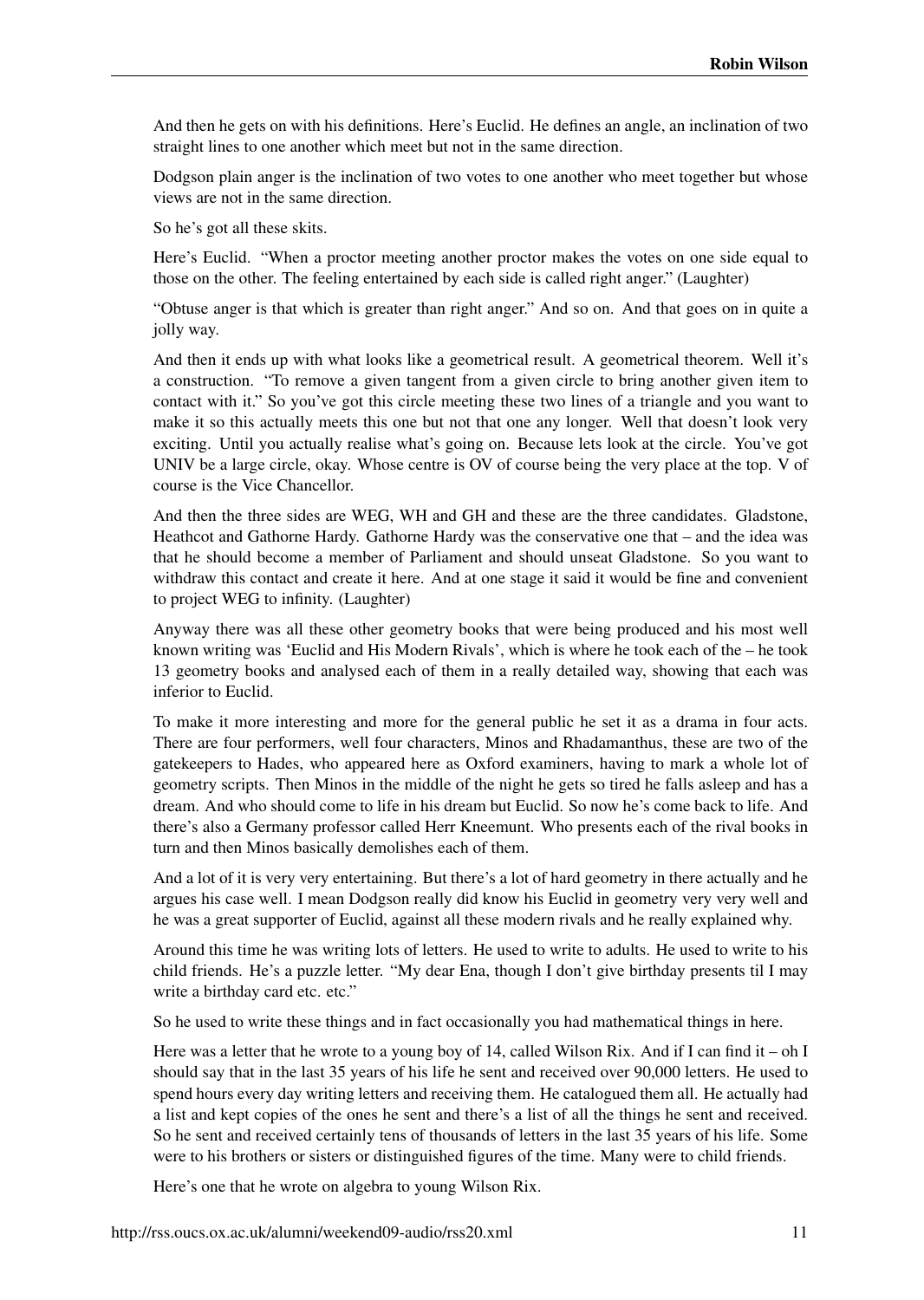"Honoured Sir, Understanding you to be a distinguished algebraist. That is distinguished from other Algebraists by different face, different height etc. (Laughter) I beg to submit to you a difficulty which distresses me much. If x and y are each equal to one, it is plain that 2 times x squared, minus y squared equals zero. And also that 5 times x minus one is equal to zero. Hence 2 times x squared minus y squared is 5 times x minus y. Now divide each side of this equation by x minus y Remembering of course that x squared minus y squared is x minus y times x plus y. That cancels, gives you 2 times x plus y is equal to 5. But x and y are equal to 1, so x plus y is 2, so you have that 2 times 2 is equal to 5. (Laughter)

He carries on. "Ever since this painful fact has been forced upon me I have not slept more than eight hours a night and have not been able to eat more than three meals of day. I trust you will pity me and will kindly explain the difficulty to your obliged. Lewis Carroll."

While he was also doing other writing and of course on July 4th 1862 it was the famous excursion up to Godstow, the rowing trip with the three little girls. And he always used to tell them stories. He used to take them around Oxford. He used to take them to the New University Museum, that's where they saw the Dodo. And all the Dinosaurs. And he took them later to Keeble Chapel, because that was a new college then.

And after this trip where he told the Alice story. Alice said "Oh do write it up, you know it's a wonderful story." And so he spent the next two years writing it up and this is Alice's Adventures Underground, which he presented to Alice in 1864. And it's full of allusions. I mean the hatter actually did refer to a particular hatter in High Street. And here you can see Dodgson, the three girls and the Reverend Robinson Duckworth a fellow of Trinity College. They were the ones that went on the trip. So the Duckworth came out to be the duck. Lorina her sister became the Lory, which is a sort of parrot. Edith became the Eagle and Dodgson himself became Dodo Dodgson. That was the Dodo. And so there were lots of allusions.

And the book was eventually published but not with Dodgson's own drawings but with Tenniel's in 1865. Actually it was badly printed so it had to be withdrawn and came out again in 1866.

Anyway I'm sure you all know the well known story. We don't know whether it's true or not. That Queen Victoria was so charmed by the book that she said "Send me the next book that Mr Carroll produces." And was a bit surprised to get 'Elementary treatise of Determinants'. (Laughter) With her application to simultaneously linear equations and algebraic geometry. (Laughter) She was not amused.

And so this really is his only work on Algebra. And I won't go into what determinants are but basically he was concerned with solving simultaneous equations and they're a sort of mathematical device used to help with that. And the book did not sell very well because he actually made up his own notation and everything. It had a lot of interesting stuff in it and in fact there's a certain well known result, well known to mathematics students. They meet it in their first year, about when you can solve systems of equations. Which is sometimes credited to other people but the first time it appeared in print was in Dodgson's book. It was discovered independently by several people, including himself, but the first time it appeared in print was here.

So I think it was quite an important book but it didn't have much influence.

So that takes us to 1867. How am I doing for time? Right. I've got another quarter of an hour. I've got some more things to say or there's time for questions. Perhaps I can say a bit more and then, since I'm doing a book signing, you know if you've got questions come up afterwards.

Can I go on for a few more minutes and then if you've got questions, as I say, come and ask me privately afterwards. I know I'm breaking all the rules but is that allowed?

Well it's so fascinating all I'm saying. (Laughter) I'm fascinated I don't care about you lot. (Laughter)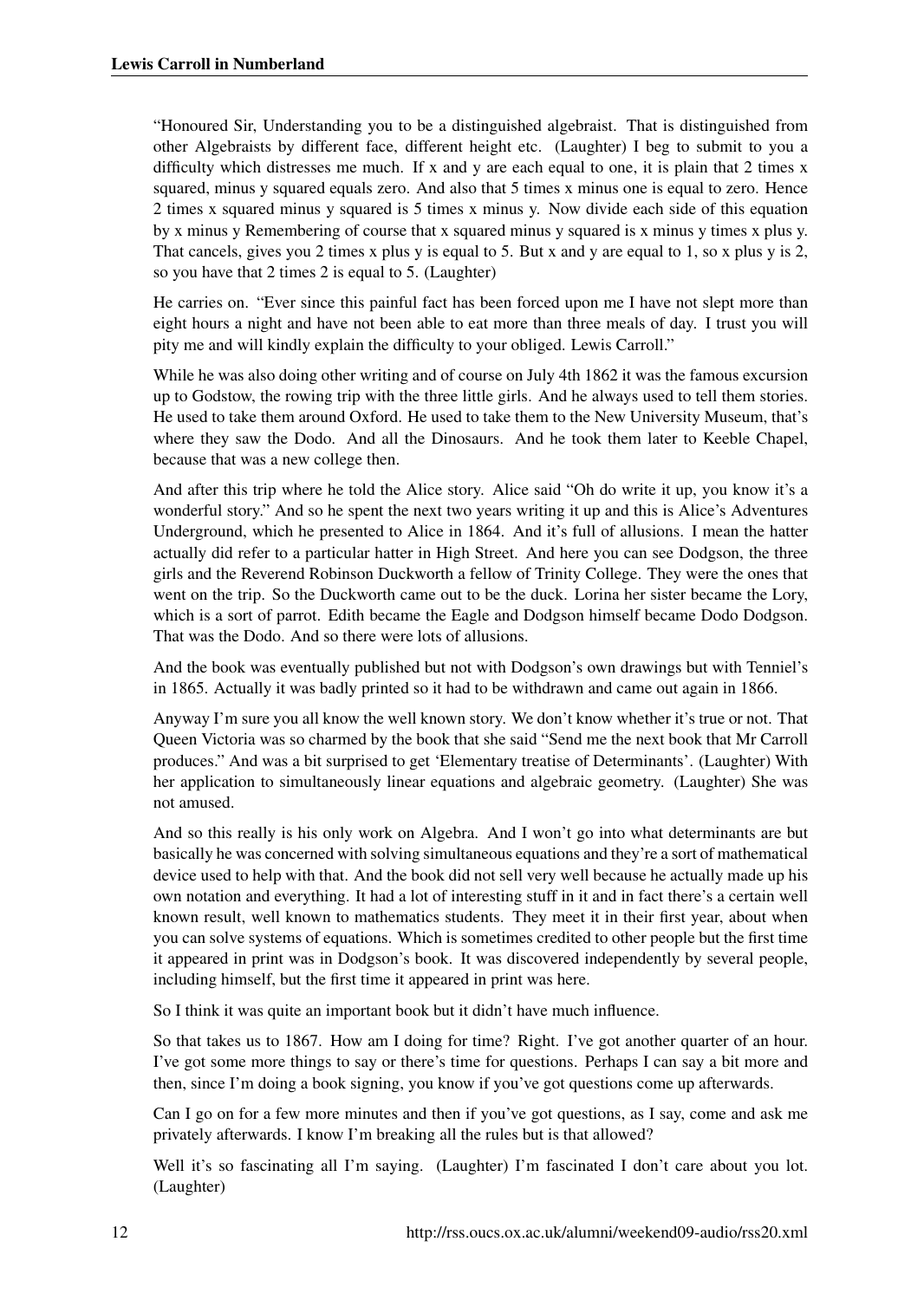Two things happened in 1867 and 1868. One is that Christ Church, instead of being run by the Canons, actually initiated a governing body. And so Dodgson of course, being well established there, was part of the governing body and was involved with things like voting for lecturers and being involved with choosing architects for buildings and so on.

It was also in the following year that his father died and of course there's this entire family that he felt responsible for. And eventually they bought this house, The Chestnuts in Guildford, which is where he used to go and spend Christmas and it is in fact where he eventually died. He used to have his summer holidays in Eastbourne but Guildford was the family home, from then on.

And here was this room. His room at Christ Church. I said a room, he had a suite of ten rooms, can you imagine having ten rooms. It included a dark room for his photography and everything. This is now the middle Common Room at Christ Church.

But it was while deciding on which architects to have for building and who to appoint for lectureships that he got involved with methods of voting. And possibly some of his most important writings are on the theory of voting. Because he felt very strongly that all the ways that we use for voting are flawed. The first past the post is a very flawed system. The single transferable vote is very flawed. And he looked at each of these in turn and actually came up with examples for why they are unsatisfactory. I'll just show you the one for a simple majority.

The idea is that supposing you had four candidates, A, B, C, D. And you had 11 voters. So the first one ranks the candidates A, C, D, B. And so does the second and the third. The fourth one ranks them B, A, C, D. Which candidate is the best? So that's what one has to decide.

Well with the first past the post system who wins? B wins. Okay because B has four votes and A only has three. But A is clearly the best candidate because A is chosen first by three of them and second by all the rest. And yet B wins even though more than half of the voters had put them bottom.

So you know that shows that the whole study of voting was quite complicated. It was studied by Condorcet in France in the late 18th century. But Dodgson did some really interesting work on this.

Sadly he never wrote a book on it. He had planned to. And some of you know the philosopher Sir Michael Dummett, the expert on Frager. And he later remarked "It is a matter for the deepest regret that Dodgson never completed the book he planned to write on the subject. Such was the lucidity of his exposition and mastery of this topic, it seems possible that had he published it the political history of Britain would have been significantly different."

Of course he knew people in high places because you know most politicians at the time had been to Christ Church and he'd known them as students and so on. And Dodgson was the one that really pushed the idea that no vote should be counted until all the polls are closed. That wasn't the case before then and of course it's not the case in America for geographical reasons. But Dodgson pushed that and eventually that came into this country.

And he was also a strong proponent of proportional representation as I said earlier.

Another thing he looked at was tennis tournaments. He was somewhat dismayed, that's Wimbledon of the day. He was somewhat dismayed that a friend of his had been in a tennis tournament and saw people a lot worse than him getting the second and third prize. And because there was no seeding in those days. So what Dodgson did, he came up with this example. He said "Well supposing you've got 16 players, the best is one, the next is two and so on. And in the first round one will beat two, three will beat four, five will beat six and so on. So the odd numbers survive the first round. After the second round you've got one, five nine and thirteen, Third round one and nine. One of course wins, the right person wins. But the person that wins the second prize actually was in the lower half of the ranking.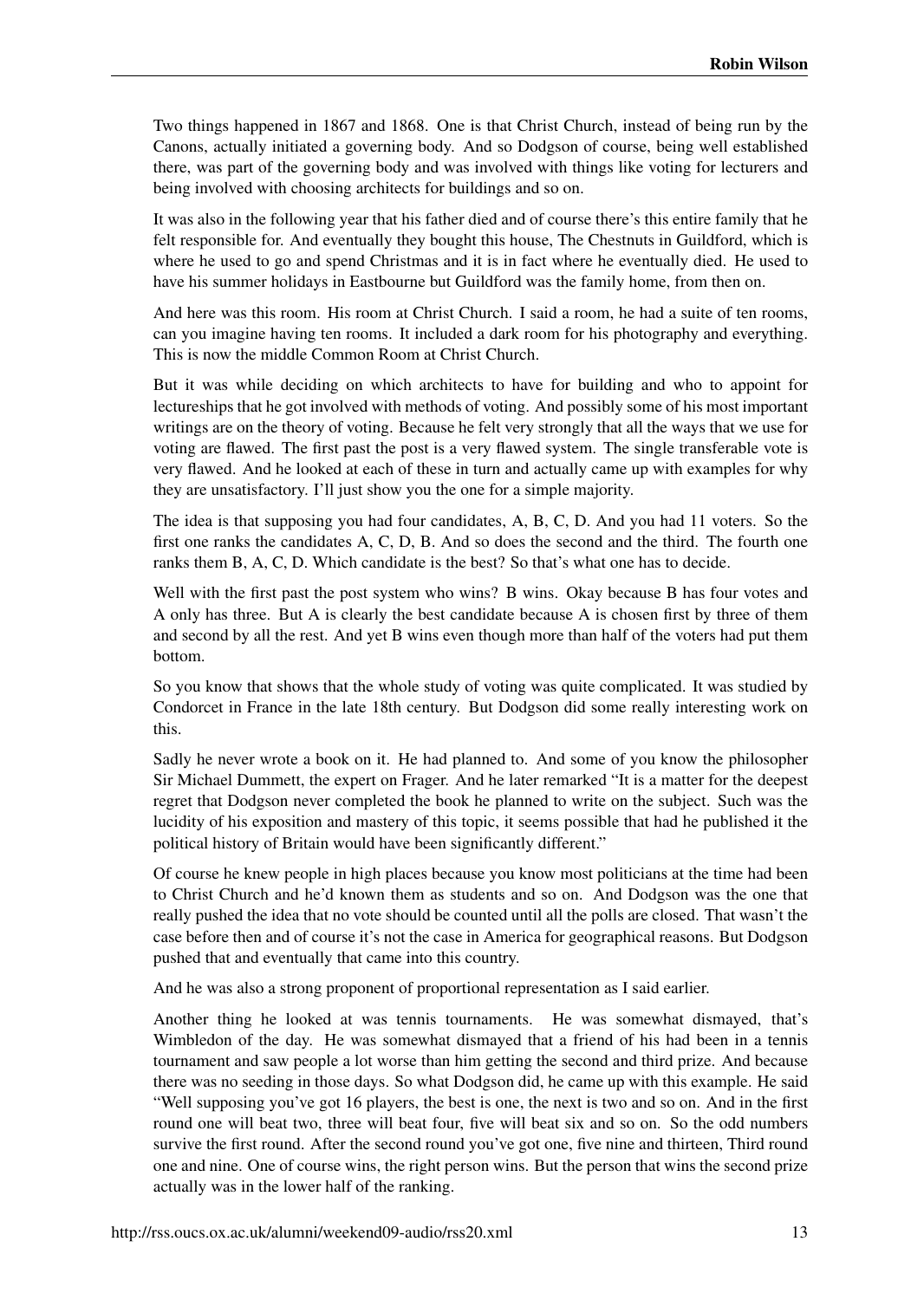And so he worked out a sort of combinatorial way of actually sorting out the matches so that the best three candidates would win first, second and third prizes. And I think the idea of seeding probably came from there.

There are just a couple of more things I want to do. One is his mathematical puzzles. It's all been far too serious up to now. And I will just show you one of these, which he may not have invented but he certainly invented a version of it. And he did some teaching at a school just opposite Christ Church and he used recreational puzzles to teach mathematical ideas. He was one of the first people to do this in fact.

Here's one that many of you will know. Can you hold on to this. Yes, but don't look inside it yet.

So I'd like someone to give me a three digit number and the first and last digits must differ by two or more, So someone give me a number.

Male One four seven.

Contributor One four seven is a brilliant choice. We haven't met before have we?

We're going to reverse it. That gives you seven four one, okay. And I did it this way around because I'm going to subtract the smaller one from the larger one. Okay, so said Dodgson, this is the difficult bit okay.

Is that right. Now you reverse that. Okay, now we add. Carry one. So we get 1089. Would you like to open the envelope please. And you can see it says 1089. Okay. (Clapping)

You don't have to applaud me. I'm not going to do it again. Because you always get 1089. In fact when I was 11 I came across the puzzle and tried to prove why you always get 1089 and I failed. But I tried again two years later and I succeeded. I got that sort of real Eureka or Ha-ha thing for solving a mathematical puzzle. So I did actually manage to explain why it works. And it's explained in the book.

Dodgson certainly knew this but whether he invented it or not I don't know. But he certainly invented the pound, shillings and pence version. So for those of you who remember pounds, shillings and pence, where there were 12 pence in a shilling and 20 shillings in a pound. It seems jolly complicated now doesn't it?

You start with any sum of money, reverse it, subtract, reverse and add. You also get 12 pounds, 18 shillings and 11. And so...

Male Do the initial pounds and pence have to differ by more than two?

Contributor Yes, yes they do. Yes to make it work, by two or more. Yes, more than one.

Here's this monkey puzzle thing which is quite famous. You've got a pulley, you've got a rope over it, you've got a weight and you've got a monkey. They balance each other exactly, okay. The monkey starts to climb the rope, what happens to the weight? Does it go up or down? Does it go up or down with uniform velocity or does it accelerate? And all the senior common rooms in Oxford were really arguing like mad about this. They all came up with different answers. I'll leave it for an exercise for the reader. (Laughter).

And here's a poem which may have been by him. It's certainly been attributed to him. It's a symmetric poem in that you can read it either horizontally or vertically. It's certainly hard to construct these things. So-

"I often wondered when I cursed, often feared where I would be.

Wondered where she'd yield her love, when I yield so will she.

I would I will be pitied, cursed be love she pitied me.

So you can go forwards or downwards and it's not great poetry but there we are.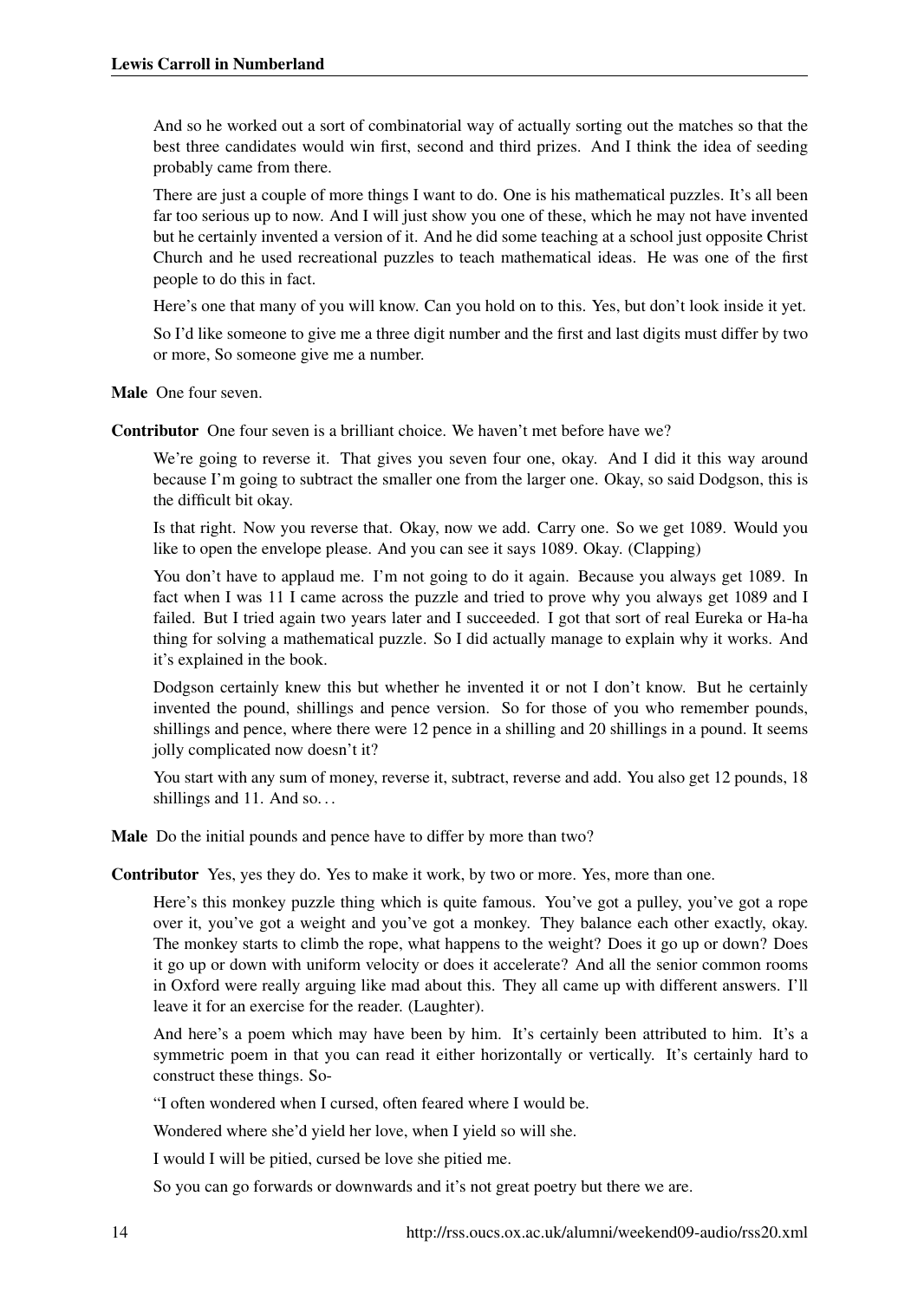He also wrote a book of stories which had mathematical puzzles hidden in them, called 'The Tangled Tale'. And again they're very entertaining. I won't go into it now but I'll just read you the preface.

"To my pupil" And you can try to work out who his pupil was.

"Beloved pupil tamed by thee, addish subtracts multiplication." Great poetry this.

"Division, fraction, rule of three, a test I deft manipulation.

Then onwards let the voice of fame from age to age repeat thy story til thou has won thyself a name, exceeding even Euclid's glory."

So who was the pupil that he wrote this to?

If you take the second letter of each line, you get Edith Rix. And she was the sister of Wilson Rix to whom he'd written that Algebra letter. And in fact, he was trying to persuade her to study Maths in Oxford when in fact she went to a modern university in the Fens instead. (Laughter)

I'd like to conclude by talking about what he did in the last few years, and this is his work on logic. Because he was fascinated by logic. Having thrown my notes on the floor, I'm going to have to make this up as I go along, but there we are. Oh here we are.

You may remember the scene with Tweedle dum and Tweedle dee. Alice comes across them and they're bickering as always. And Tweedle dum says "I know what you're thinking about, but it isn't so, no how." Tweedle Dee "Contrary wise if it was so it might be and if it were so it would be. But as it isn't it ain't that's logic."

Well he'd been interested in logic ever since he had to do it for his Classics finals and he got involved with symbolic logic. Now symbolic logic goes back to Aristotle. And you get premises like "All men are mortal Socrates is a man" and from then you eliminate the common term and you get therefore Socrates is mortal. And Dodgson thought these syllogisms were an ideal way of training the mind of adults and also of young children as well.

And so he wrote the game of Logic. And he actually found a way of solving these things, which I won't go into detail now. But it was involved with red counters and grey counters and you put them on a board to represent the various premises and then by moving them around in a certain way you could actually work out the conclusion. And he used this quite effectively.

He then wrote it up as a more serious book for adults called 'Symbolic Logic' and here, this is the frontice piece. A syllogism worked out. So supposing your first premise is, and they're always entertaining Dodgson's ones. That story of yours about you once beating a Sea Serpent always sets me off yawning. Also you know that I never yawn unless when I'm listening to something totally devoid of interest. And you can represent these with the various circles. The book will show you how to do it if you want to know. And then at the end you deduce from these that that story of yours about you once beating a serpent is totally devoid of interest.

And he showed, using his counters, how to do these. And in fact he then went to more terms, here's a straightforward one with three premises. Getting quite entertaining.

"Babies are illogical. Nobody is despised who can manage a crocodile. Illogical persons are despised."

Well this one you can work out in your head because if babies are illogical and illogical persons are despised then it means that babies are despised. But if nobody is despised who can manage a crocodile, you deduce that babies cannot manage crocodiles. (Laughter)

And the first 60 of these he produced went up to ten premises. Here's one with five.

"No kitten that loves fish is unteachable. No kitten without a tail that will play with a gorilla. Kittens with whiskers always love fish. No teachable kitten has green eyes. No kittens have tails unless they have whiskers."